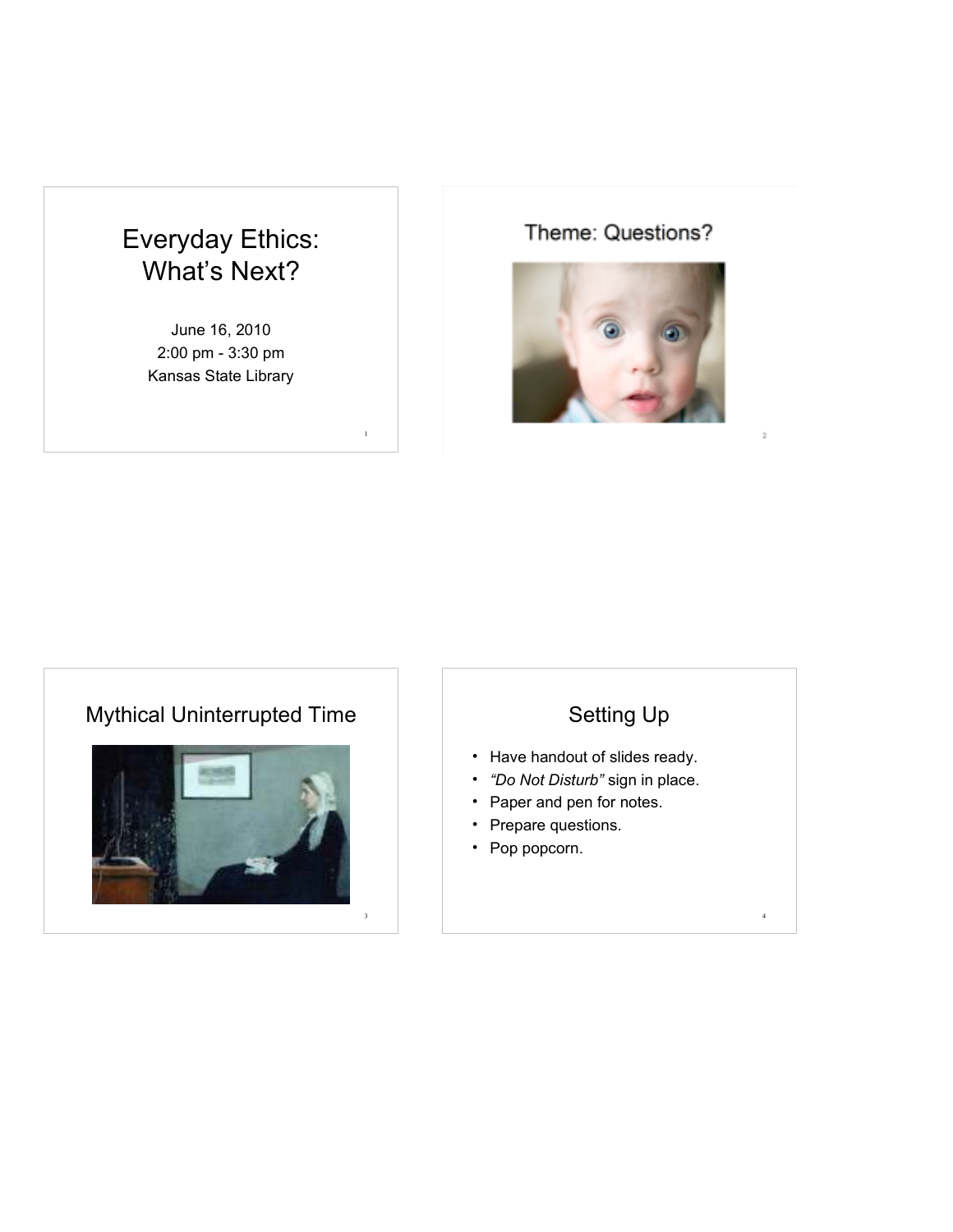### Agenda

5

7

- Summary.
- Big-picture ideas.
- The practical angle.
- What you can change.
- Remaining challenges.
- Next steps.

## Summary



6

#### **Summary**

- Questions, questions, questions.
- Pause button.
- Research, research, research.
- Benevolence.
- Tolerance for *ambiguity.*
- Abandon perfectionism.

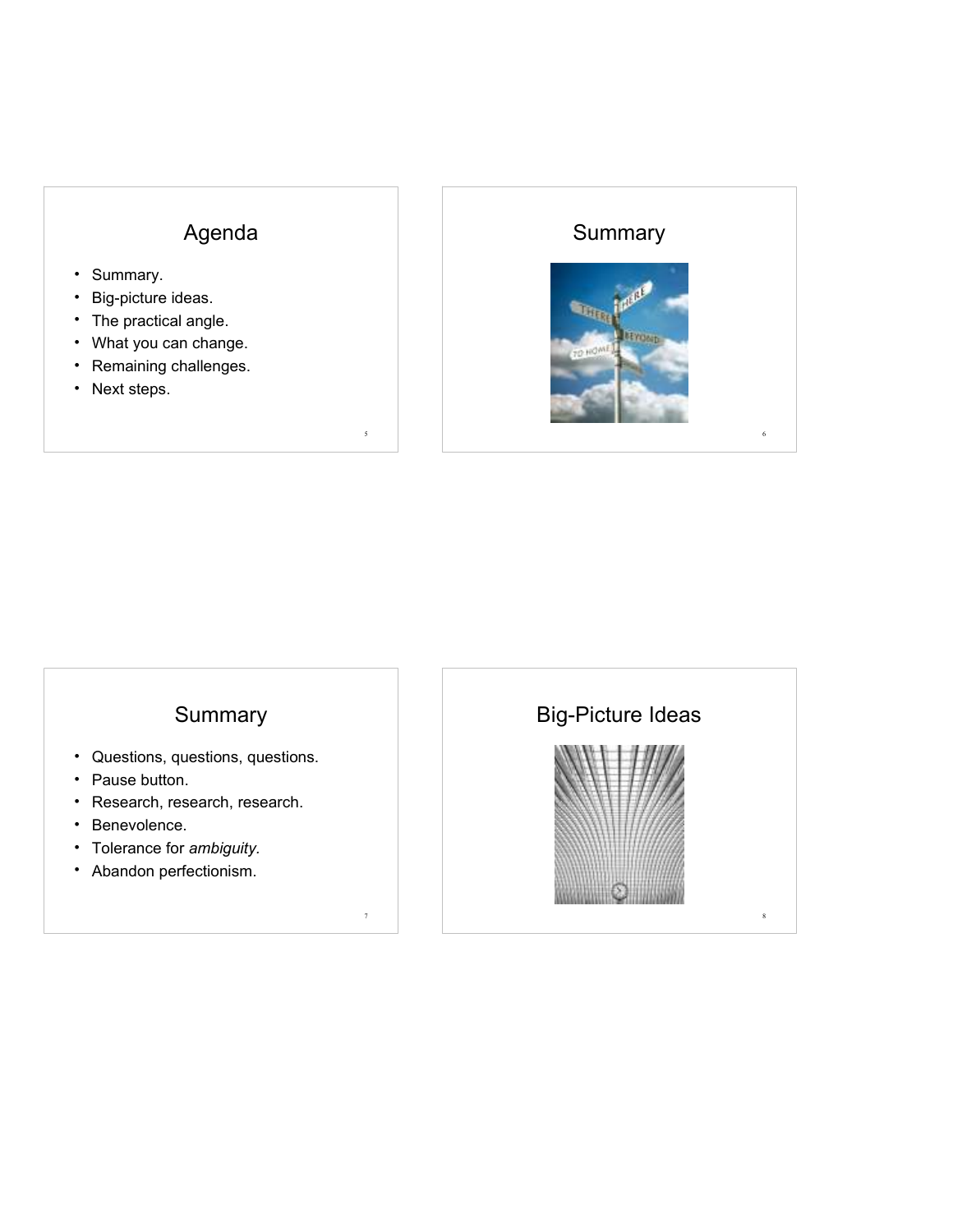#### Big-Picture Ideas

- Theories to test.
- Rules to learn, test and apply.
- What would you want to teach others?

9

11

- What changed your mind?
- What do you disagree with?
- Which ideas collide?

| <b>Big-Picture Ideas</b> |  |    |
|--------------------------|--|----|
|                          |  |    |
|                          |  |    |
|                          |  |    |
|                          |  |    |
|                          |  | 10 |

#### The Practical Angle



## The Practical Angle

- What works at the front line?
- What makes things better?
- What have you already tried?
- What worked?
- What did not work?
- What will you have to think about?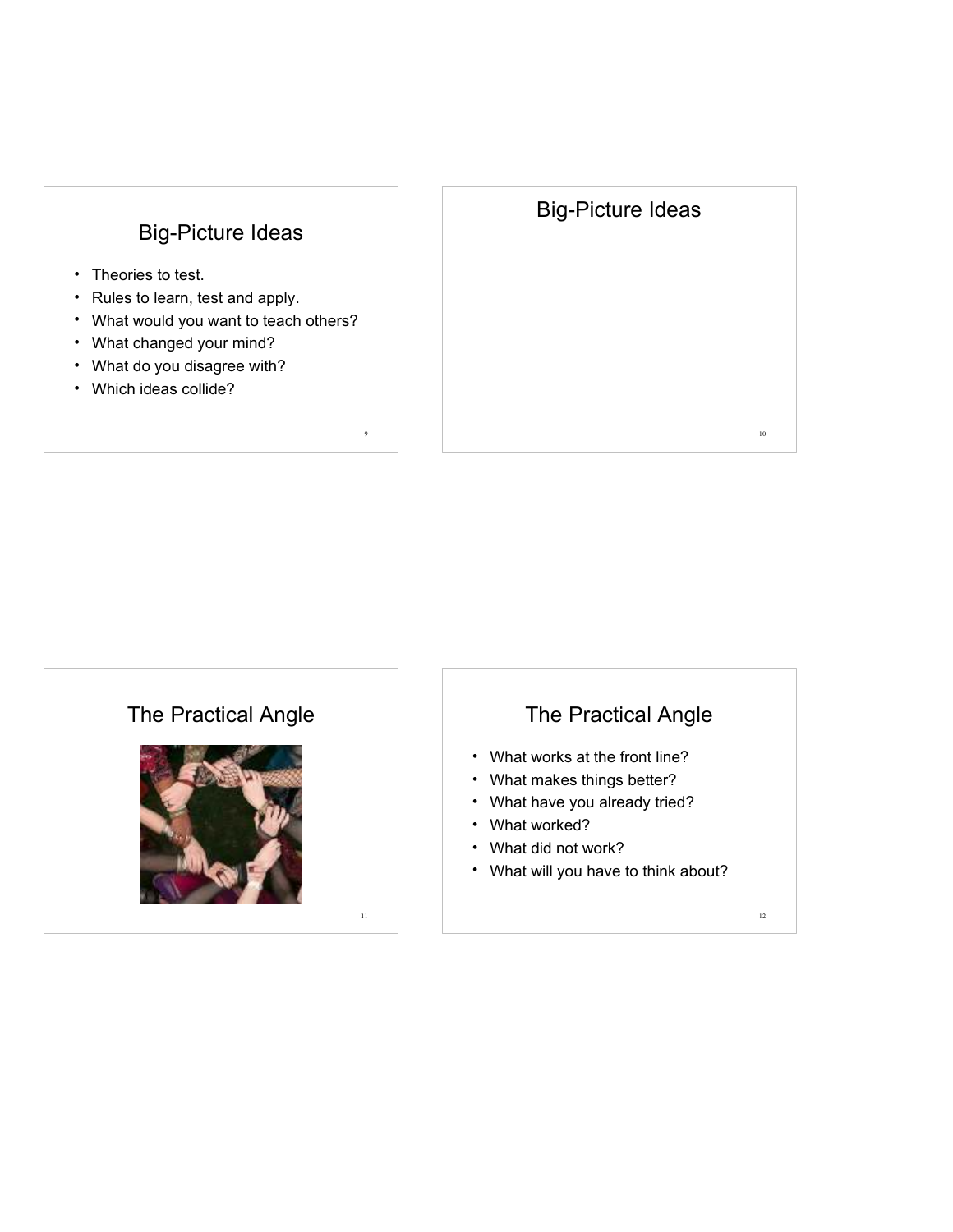| The Practical Angle |    |  |
|---------------------|----|--|
|                     |    |  |
|                     |    |  |
|                     |    |  |
|                     |    |  |
|                     | 13 |  |

## What You Can Change



14

## What You Can Change

- The pesky person in the mirror.
- Influencing friends and colleagues.
- The rules and policies of your library.

- Enforcing standards.
- How meetings are run.
- What else can you change?

| What You Can Change |    |  |
|---------------------|----|--|
|                     |    |  |
|                     |    |  |
|                     |    |  |
|                     |    |  |
|                     |    |  |
|                     | 16 |  |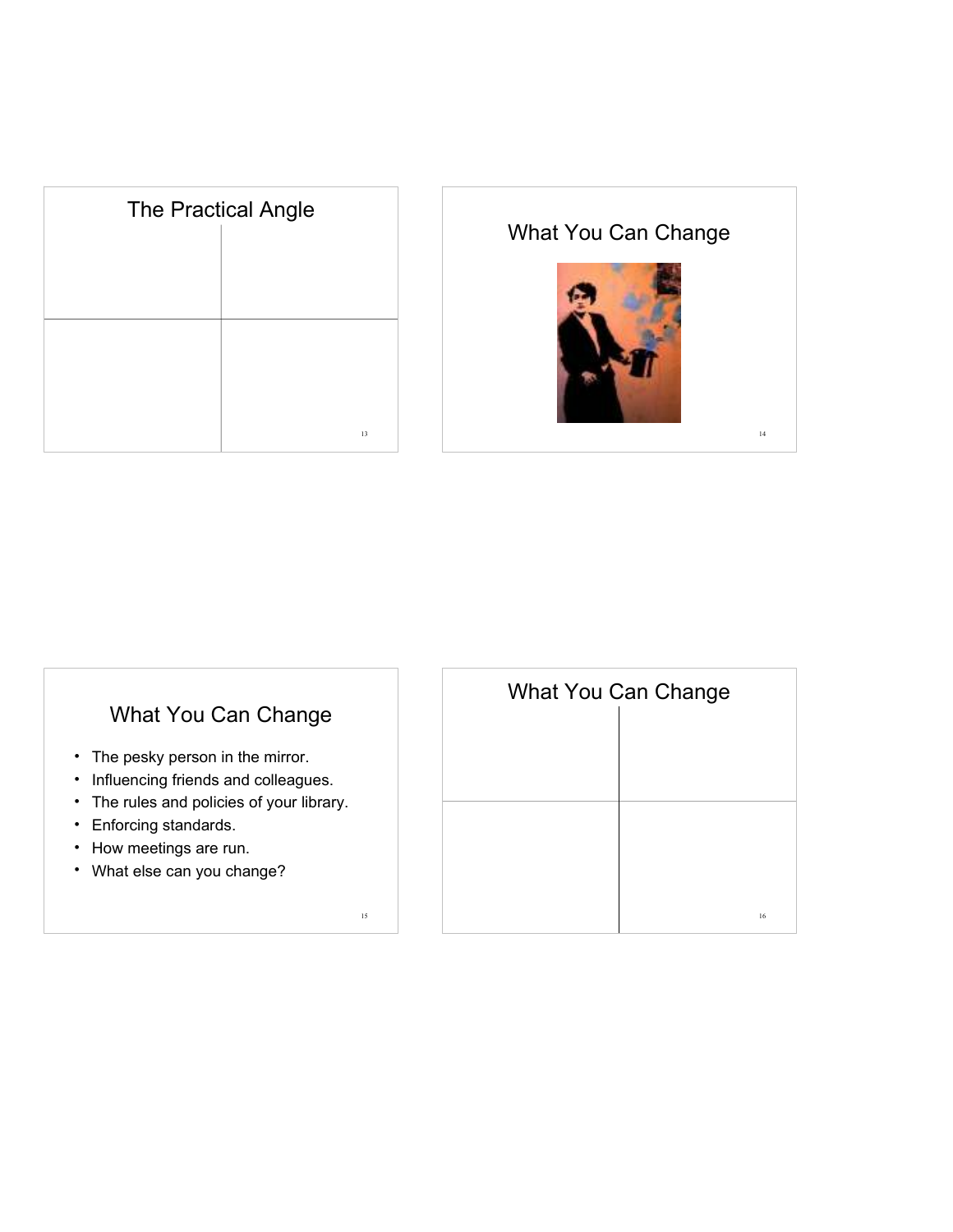## Remaining Challenges



## Remaining Challenges

- The pesky person in the mirror.
- Other people.
- Life.
- Consensual mythology.
- Feeling poor, tired and out of time.
- What else is a challenge?

| <b>Remaining Challenges</b> |    |  |
|-----------------------------|----|--|
|                             |    |  |
|                             |    |  |
|                             |    |  |
|                             |    |  |
|                             | 19 |  |

## Thanks, Tami



informationart.org

 $_{30}$